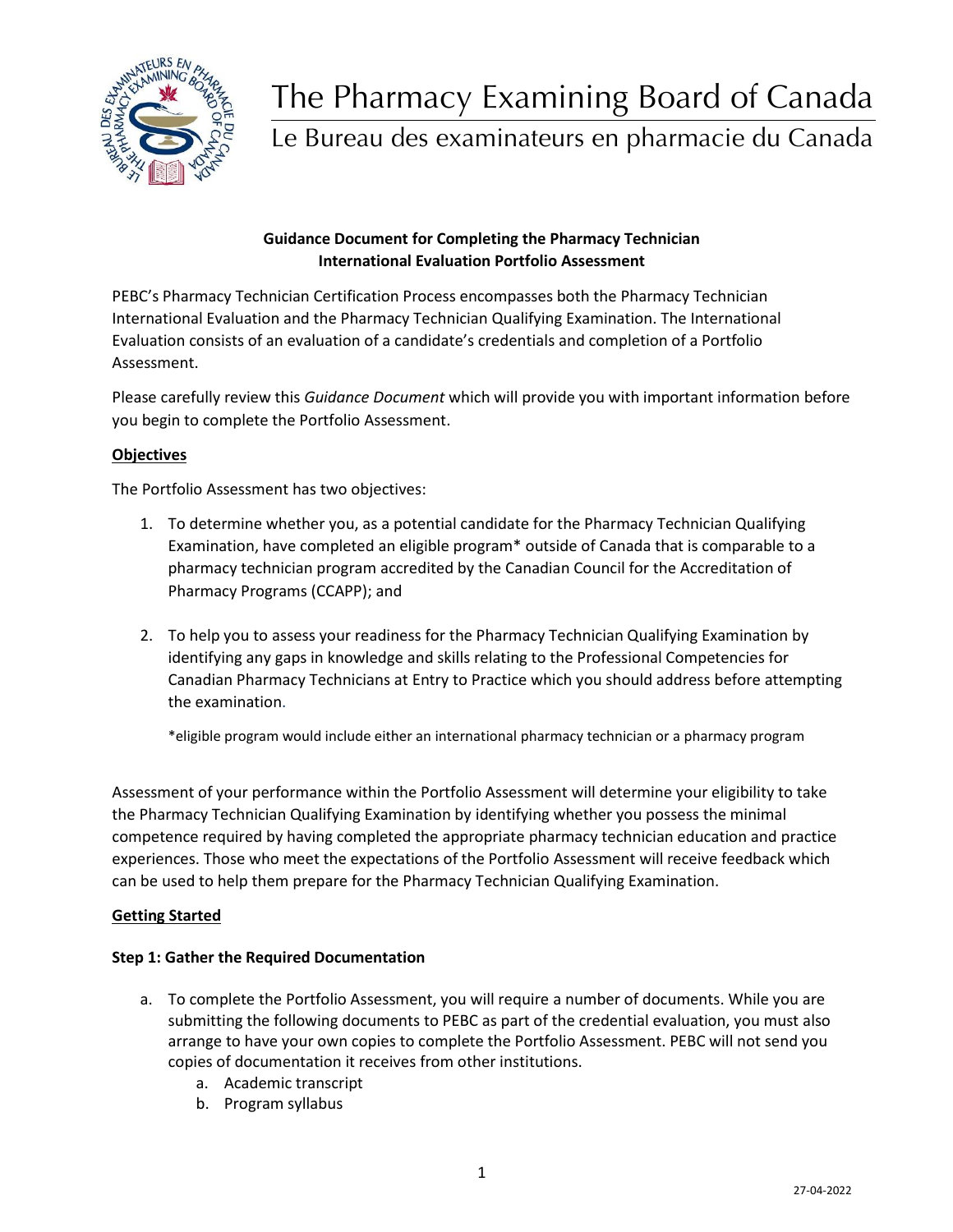### **Step 2: Complete the Portfolio Assessment**

- a. Using your own copy of your transcript and syllabus, complete the Portfolio Assessment following the instructions provided in the Portfolio Assessment and this document.
- b. Provide detailed responses to ensure that the assessors have a full understanding of your program and experiences.
- c. PEBC reserves the right to conduct a follow up interview(s) to verify and clarify and information provided in the Portfolio Assessment.

## **Step 3: Submit the Portfolio Assessment and Await Results**

- a. Once completed, email the Portfolio Assessment and all supporting documentation to Nadia Gad, Examination Development Coordinator [\(ngad@pebc.ca\)](mailto:ngad@pebc.ca).
- b. PEBC will have your submissions reviewed by independent assessors to determine your final result.
- c. You will receive your result within 12 weeks of PEBC's receipt of the complete Portfolio Assessment and all requested documentation.

## **Completing the Portfolio Assessment**

The Portfolio Assessment consists of three sections which will be utilized to determine the extent to which you have completed an acceptable program and possess adequate practice experience, which together have provided you with the foundational knowledge and skills required to demonstrate competence at entry-to-practice.

#### **Section 1:** *Competency Development*

In the first section, you will need to reflect on how your learning relates to the NAPRA Professional Competencies for Canadian Pharmacy Technicians at Entry-to-Practice. For each of the competencies, a list of foundational knowledge and skills (called "Topics") are identified. Your task is to specify which of the courses that you have completed covered those topics and on which page(s) of your program syllabus further information can be found about this course content.

**Note: if your syllabus does not provide sufficient details to confirm that the content was covered within the course, use the** *Syllabus Addendum* **provided to document details about the course, including how the content was covered and assessed within the course (i.e., didactic lectures, self-study, projects or assignments related to the content and approximately how much focus was dedicated to the topics within the course).**

PEBC is interested in knowing of any additional paths you have pursued to gain knowledge in the competency areas, such as through practice or continuing education. Please provide any such information as indicated in the Portfolio Assessment in the "Learning Experience" section.

#### *For practice experiences:*

Include the type of activities that you participated in and how they helped develop your knowledge and skills as they relate to the topics listed for this specific competency. If there was any training or assessment involved, provide information about how this was done.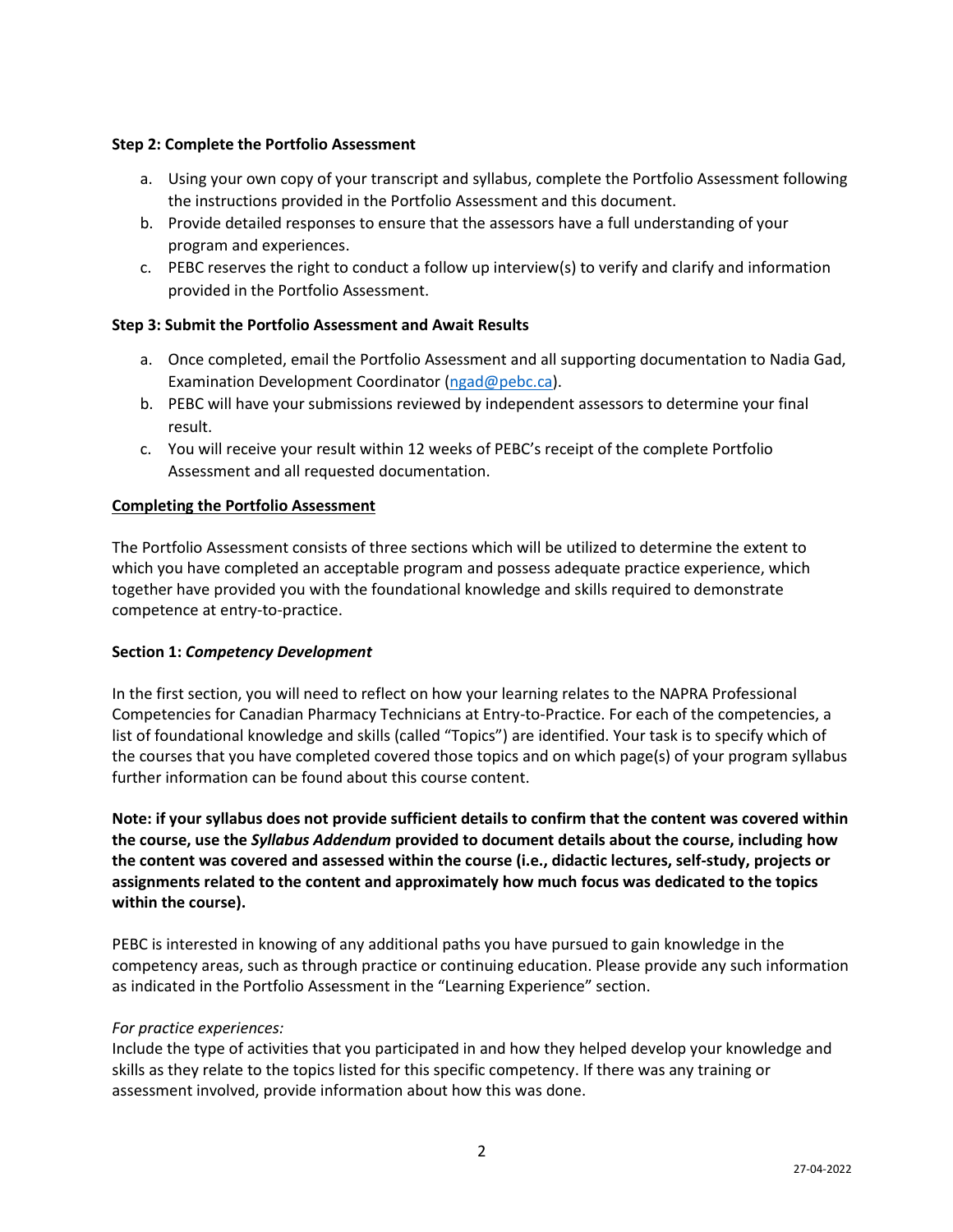## *For continuing education / self-study:*

If you have continuing education certificates, please include a copy of this documentation with your Portfolio Assessment. If you have completed self-study, provide a detailed description of what you studied and how you reviewed this material, including, but not limited to, when you completed the study and what resources you utilized. You may be requested to provide further information or clarification.

#### *Evidence:*

It is important to provide supporting documentation, wherever possible, as evidence to demonstrate your learning. Examples of such documentation to attach to your Portfolio Assessment could include:

- Certificates of completion from continuing education courses / programs
- **EXECTERE** Letters of reference from supervising pharmacists / pharmacy technicians
- Record of employment from a pharmacy employer
- Documentation relating to presentations you gave or projects you developed (i.e., handouts or presentation slides, patient education materials, information brochures)
- Any other documentation you developed yourself for the purpose of practice

## **Note: Ensure that any documentation you email with your Portfolio Assessment is in a pdf format and of sufficiently high quality to be read. PDFs from a camera scanner should not be submitted.**

#### **Section 2:** *Pharmacy Practice Experience & Self-Assessment*

The second section of the Portfolio Assessment allows you to reflect on your familiarity and level of confidence with activities that are commonly performed by pharmacy technicians practising in Canada. Indicate the frequency you engaged in these activities during your practice experiences, either internationally or in Canada, and include the extent to which you are confident in performing them.

**Note** that your confidence level will not be scored; however, it will be beneficial to you to assess your readiness for the Qualifying Examination and for practice in a Canadian practice setting.

#### **Section 3:** *Scope of Practice Scenarios*

You are asked to document and describe your experiences with practice scenarios that are common for pharmacy technicians within Canadian practice settings.

Your documentation should include:

- how you were actively involved in the scenario,
- your responses to the situation, as well as
- your decision-making process and rationale
- **E** all steps considered, and all steps which were finally taken and why, keeping in mind the full scope of the pharmacy technician.

Ensure that you provide details that are relevant to the questions which are posed to you.

## **Do not include any information that could identify a patient/ organization / health institution / pharmacy. You may use pseudonyms that prevent identification.**

**Note: PEBC reserves the right to conduct a follow-up interview with you to gather more information about your documented responses.**